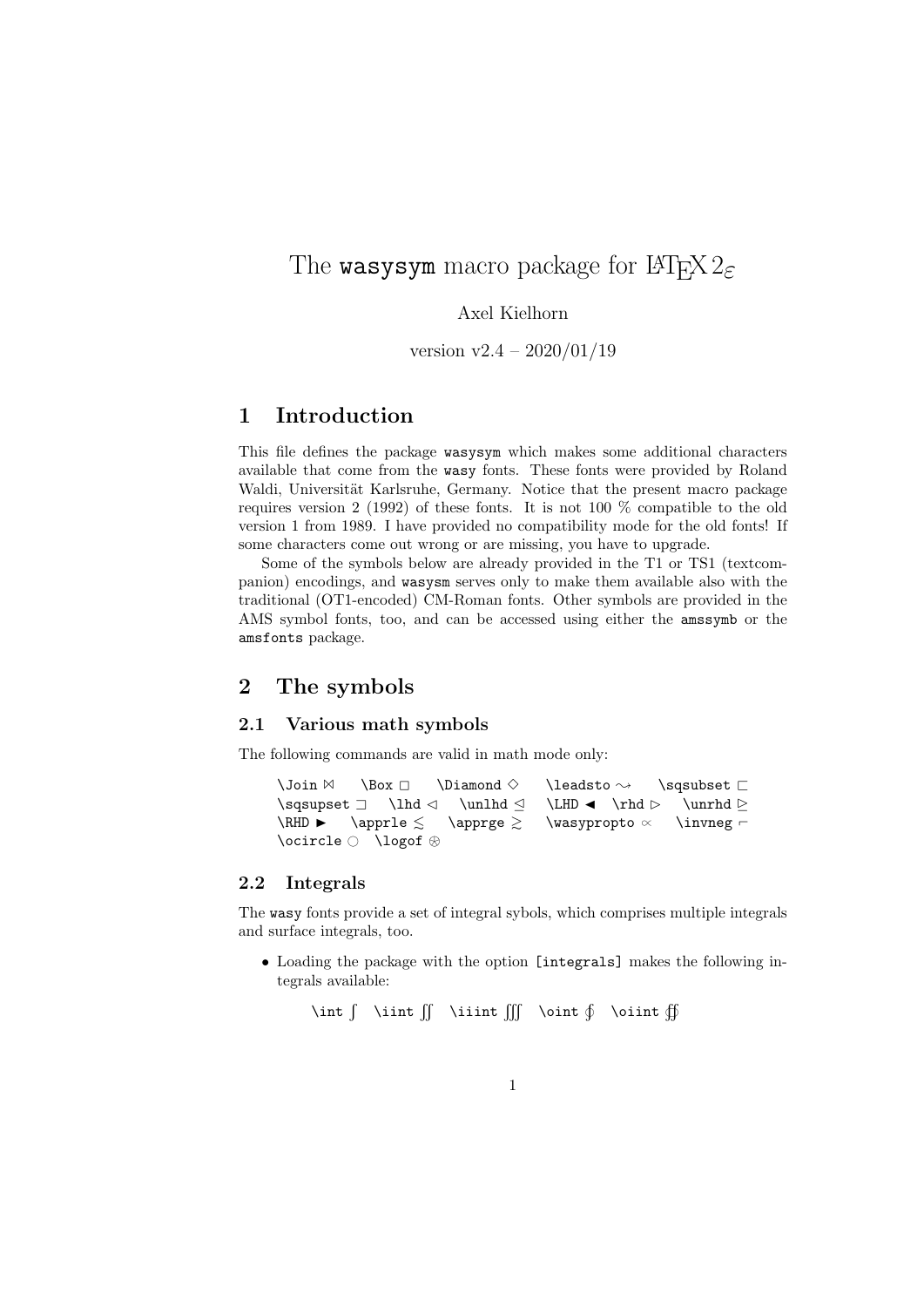Notice that the style of the \int and \oint is changed, as compared with standard LATEX, and matches the other integral symbols. This works with or without the amsmath package, and the sequence of loading does not matter.

- If you prefer to stay with the integral symbols provided by  $\text{LATEX}(and$  possibly amsmath), but need other symbols from the wasy fonts, load the package with the option [nointegrals]. Doing so will neither alter any existing integral symbols nor add new ones.
- Loading the package without an option or with the option [compat1] makes the following commands for integrals available:

\varint  $\int \int \int \int \int \int \arcsin t \int \int \arcsin t \int \arcsin t$ 

This is compatible with the behavior of wasysym version 1.x, but the package will not cooperate well with amsmath then.

### 2.3 General symbols

\male ♂ \female ♀ \cent ¢ \wasyeuro € \euro € (Unless option noeuro is specified) \currency  $\Box$  \recorder  $\Diamond$  \clock  $\oplus$  \lightning \ \diameter  $\emptyset$  \invdiameter  $\Diamond$ \clock  $\Theta$  \lightning  $\theta$  \diameter  $\emptyset$  \invdiameter  $\triangle$  \wasylozenge  $\Box$  \kreuz  $\angle$  \smiley  $\odot$ \varangle \wasylozenge ◊ \kreuz 6 \smiley , \frownie  $\Diamond \blacksquare$  \blacksmiley  $\Diamond \tarepsilon \land \dagger \ \lambda \land \barepsilon \land \barepsilon \land \barepsilon \land \barepsilon \land \barepsilon \land \barepsilon \land \barepsilon \land \barepsilon \land \barepsilon \land \barepsilon \land \barepsilon \land \barepsilon \land \barepsilon \land \barepsilon \land \barepsilon \land \barepsilon \land \barepsilon \land \barepsilon \land \barepsilon \land \barepsilon \land \barepsilon \land \barepsilon \land \barepsilon \land \barepsilon \land \barepsilon \land \barepsilon \land \barepsilon \land \barepsilon \land \barepsilon \$ \bell \* \ataribox **%** \permil ‰ \brokenvert | \wasytherefore ∴<br>\Bowtie  $\bowtie$  \agem0 \ \wasyparagraph § \Paragraph §  $\wedge$ wasyparagraph  $\S$ \wasycmd \\ \applecmd \\

Note the variation between  $\$ raragraph § and § \S.

#### 2.4 Electrical and physical symbols

 $\AC \sim \H F \approx \V HF \approx \ph{photon} \sim \gluon \m{B}$ 

#### 2.5 Polygons and stars

 $\label{eq:Q} $$\Square \Box \ XBox \boxtimes \CheckedBox \Box \hexagon \O \varhexagon \O \varhexagon \O \herstar \wech \Box \zeta. $$$  $\varphi \cap \varphi$  $\vartheta * \dagger$  \davidsstar  $\circ$ 

#### 2.6 Music notes

\eighthnote ♪ \quarternote 』 \halfnote 』 \fullnote 。 \twonotes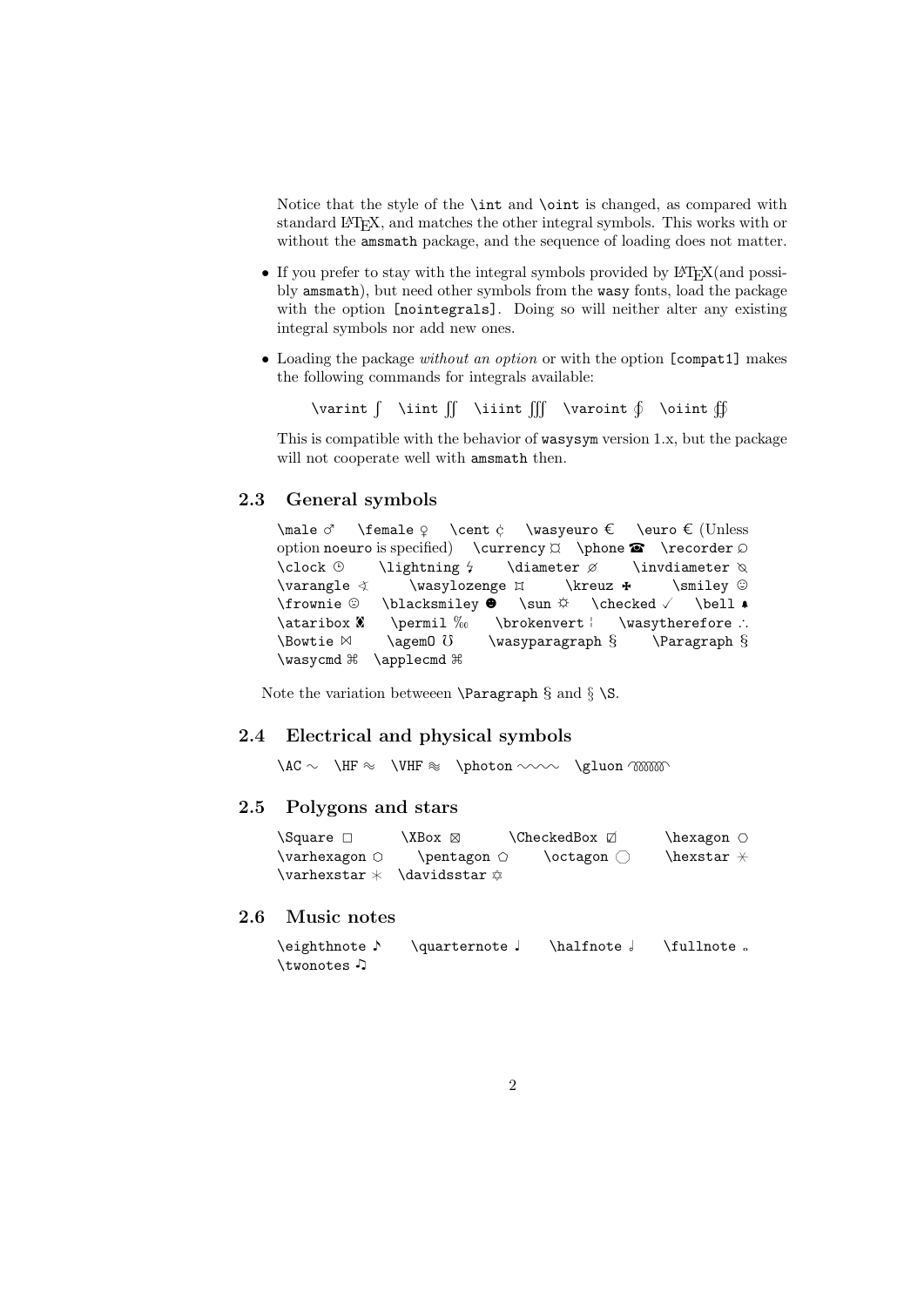### 2.7 Various circles

```
\Circle # \CIRCLE \Leftcircle I \LEFTCIRCLE G
\Lambda )
\RIGHTcircle H# \leftturn " \rightturn !
```
### 2.8 Arrows

```
\overline{\varphi} \RIGHTarrow \L{EFTarrow} \UParrow \Delta\DOWNarrow \blacktriangledown
```
#### 2.9 Phonetic symbols

 $\label{thm} $$\dh \delta \h DH D \thorm \h \Thorm D \open{1} \oplus \in \mathbb{D} \atop \min\limits$ 

T1-encoded fonts normally include Eth characters of their own. The wasy package tries to provide them in the OT1 encoding, too. by "faking" them. This should work with the Computer Modern fonts, but may fail with others.

The characters produced by \thorn, \Thorn, \openo and \inve match only the CM-Roman typeface and do not change with the surrounding font family or shape.

#### 2.10 Astronomical symbols

| <b>\vernal</b> 个 | $\lambda$                                      | $\text{desonode}$ ? | $\tilde{\cup}$ |
|------------------|------------------------------------------------|---------------------|----------------|
| $\neq$           | <b>\leftmoon</b> (                             | \rightmoon D        | $\ast$         |
| ∖mercury ¤       | <b>\venus ♀   \earth</b> た                     | $\text{mars}$       | \jupiter 4     |
|                  | $\s{$ by $\lambda$ of $\lambda$ of $\lambda$ . |                     |                |

#### 2.11 Astrological symbols and the zodiacal symbols

```
\aries \Upsilon \taurus \sigma \gemini \pi \cancer \Omega \leo \Omega\virgo \mathbb{D} \libra \triangle \scorpio \mathbb{D} \sagittarius \times\capricornus \overline{\diamond} \aquarius \approx \pisces \times \conjunction o'
\opposition o^{\circ}
```
#### 2.12 APL symbols

\APLstar  $\star$  \APLlog  $\otimes$  \APLbox  $\Box$  \APLup  $\Delta$  \APLdown  $\nabla$  \APLinput  $\P$  \APLcomment  $\varphi$  \APLinv  $\Box$ \APLdown <sup>F</sup> \APLinput } \APLcomment \APLinv <sup>÷</sup><sup>~</sup>  $\Delta$ PLuparrowbox  $\Box$   $\Delta$ PLdownarrowbox  $\Box$   $\Delta$ PLleftarrowbox p  $\Delta$ \APLnot∼ \APLvert | \APLcirc ◦ \APLminus −